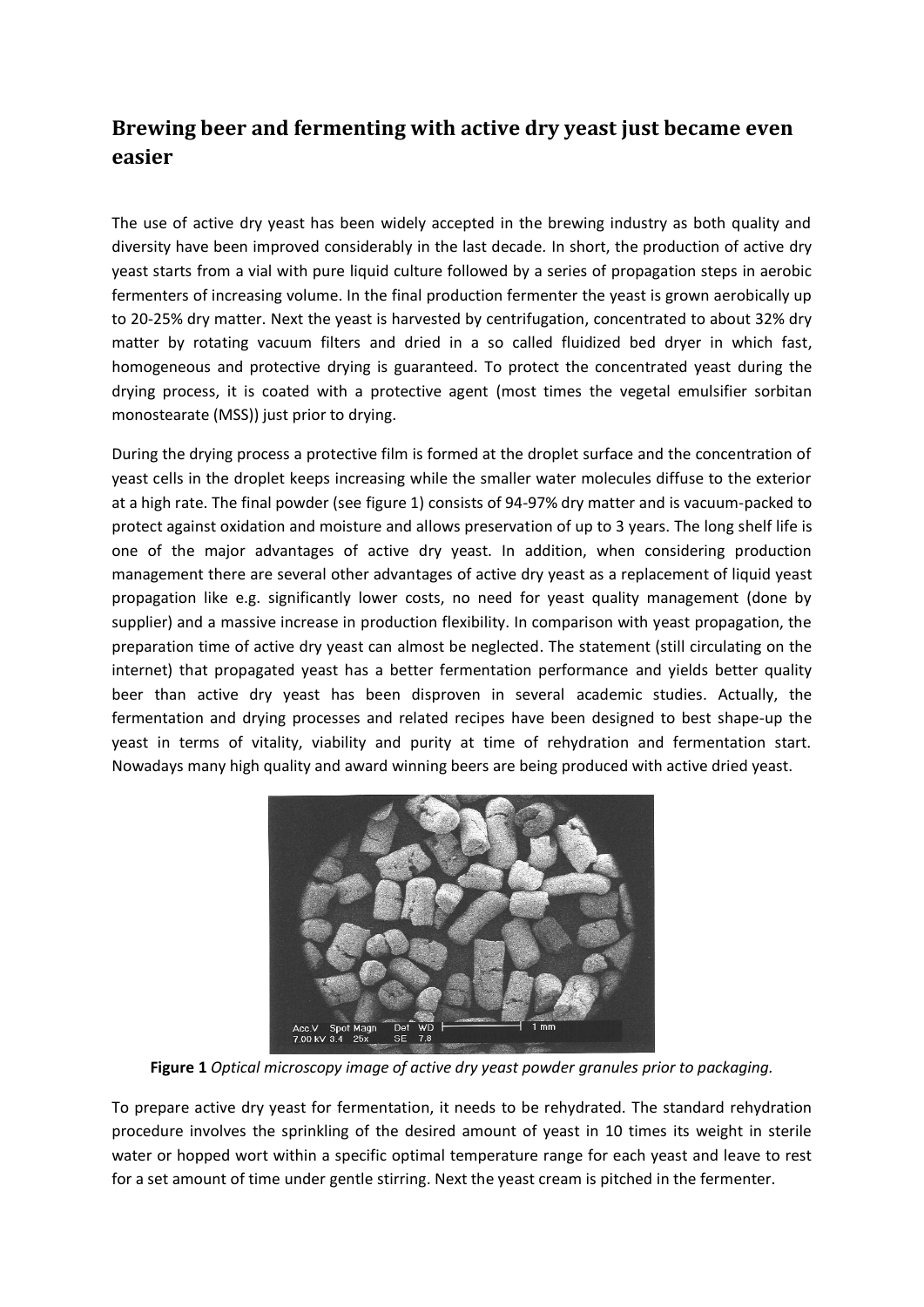Although this procedure has been proven to be effective, the first results of a new study in which 3 different rehydration procedures, i.e. rehydration at 30°C with moderate agitation, rehydration in 15°P wort at 20°C with moderate agitation and direct pitch without rehydration, indicate no significant differences in fermentation performance for all tested ale yeasts (SafAle™ S-04, SafAle™ US-05, SafAle™ K-97, SafAle™ S-33, SafAle™ WB-06, SafAle™ BE-256, SafAle™ T-58, SafAle™ BE-134) and lager yeasts (SafLager™ S-23, SafLager™ S-189 and SafLager™ W-34/70). At the end of fermentations, no significant differences in concentration of ethanol, residual sugars and volatiles (acetaldehyde, esters, higher alcohols and vicinal diketones) between rehydration procedures were observed (see figure 2). This indicates that the direct pitching procedure is adequate for fermentation.



**Figure 2** *Fermentation performance of SafAle™ US-05 (Pitching rate 50 g/hL, 15°P, 20°C) and the concentration of ethanol, residual sugars and volatiles (acetaldehyde, esters, higher alcohols and vicinal diketones) at the end of fermentation for 3 different rehydration procedures (in triplicate). DP: direct pitch without rehydration.*

> *W: rehydration in water at 30°C with moderate agitation, 15°P: rehydration in 15°P wort at 20°C with moderate agitation*

In practice, the consecutive steps for direct pitching are

- $\checkmark$  Fill the fermenter with 1/3 of the wort volume (up to the top of the CKT cone) at a temperature of 21-29 °C
- $\checkmark$  Sprinkle the active dry yeast cells directly in the fermenter
- $\checkmark$  Add the remaining 2/3 of the volume of wort at fermentation temperature to allow for mixing of yeast and wort.

The new direct pitch procedure further simplifies fermentation in practice as it eliminates the need for rehydration of the active dry yeast prior to the process. The complete study including all results of the EASY 2 USE™ yeasts will be publically available soon. To all brewers that still doubt the use of active dry yeast, you should use it at least once; believe me you'll keep on using it once you discover the benefits.